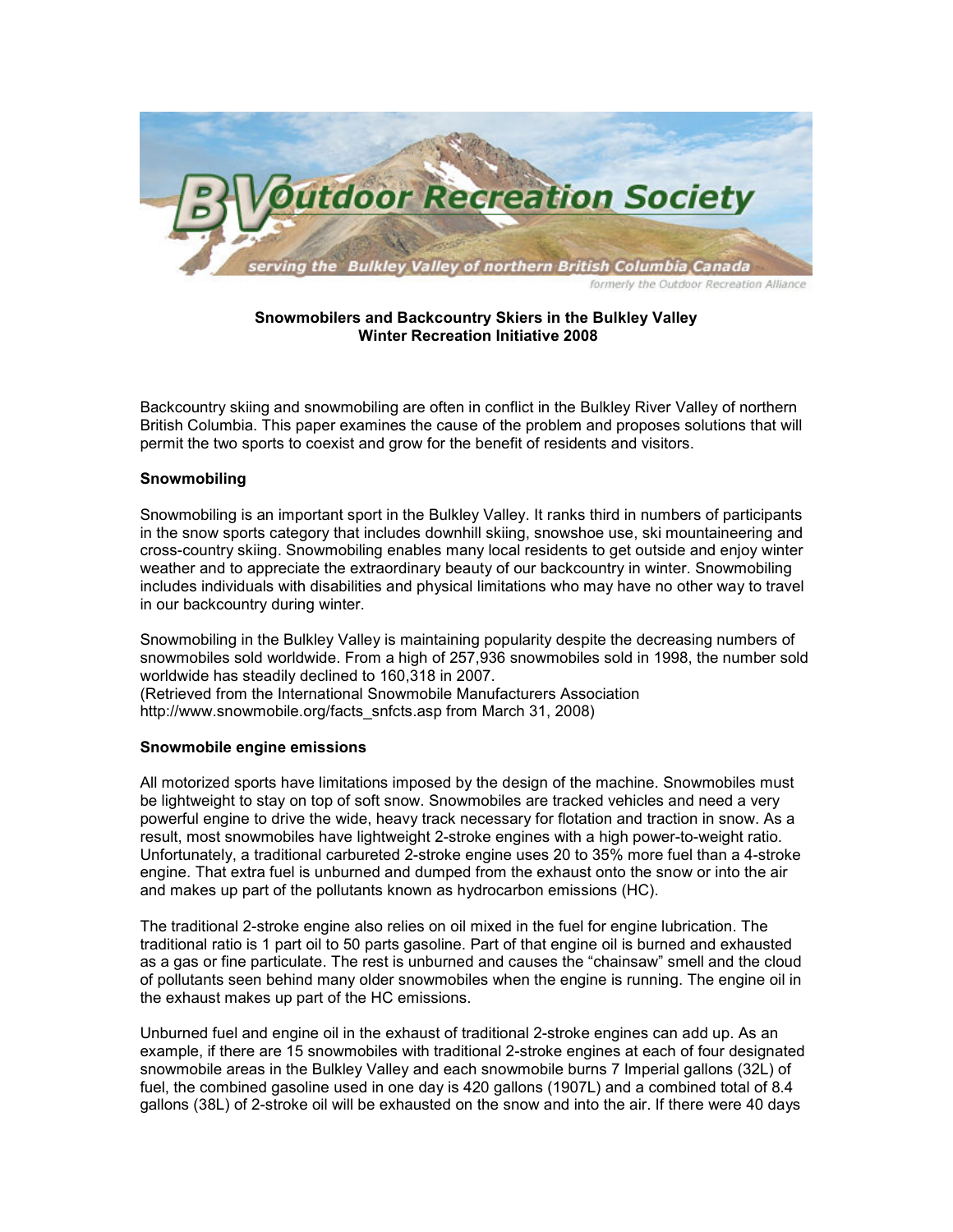to a winter snowmobile season, the total combined amount of 2-stroke engine oil exhausted in one winter would be 336 gallons (1525L). This is in addition to the combined total of 3360 gallons (15,254L) of unburned gasoline that would be wasted and exhausted onto the snow or into the air over the same season.

High hydrocarbon engine emissions can affect other users. In calm air, the smell of HC emissions can persist for up to 20 minutes after a single snowmobile has passed by, and may be an irritant or nuisance for other recreation users in the area.

Another major pollutant from traditional carbureted 2-stroke engines is carbon monoxide, an odorless and deadly gas known as CO. This pollutant is exhausted to the air and is the reason why you should never run a snowmobile in a closed space. CO in small concentrations can cause dizziness, nausea, or headaches. Carbon monoxide poisoning is not an irritant for skiers some distance away but it is a risk factor for snowmobile operators if a number of snowmobiles with traditional 2-stroke engines follow one another closely when air is calm.

Snowmobile engine emissions also include high levels of carbon dioxide, one of the greenhouse gases, and smaller amounts of toxins including benzene, The Environmental Protection Agency (EPA) in the United States has calculated that emissions from one traditional 2-stroke snowmobile engine over one hour equals the combined total of emissions from 95 modern cars for one hour.

(Retrieved from Environmental Impacts of Newly Regulated Nonroad Engines, Environmental Protection Agency, September 2002, http://www.epa.gov/otaq/regs/nonroad/2002/f02033.pdf)

The good news is that emissions from new snowmobiles are now being regulated. In 2006, the EPA in the United States introduced regulations that limit the amount of HC and CO pollutants emitted to the air by snowmobiles. All new snowmobiles sold in Canada conform to the new EPA standards. Snowmobiles with 2-stroke engines manufactured from 2006 to 2009 are required to reduce HC levels by 33% (from 150 grams/kW-hour to 100 grams/kW-hour). CO levels decrease 31% (from 400 grams/kW-hour to 275 grams/kW-hour).

In the second phase of the reduction, by 2012, HC levels will be reduced to 75 grams/kW-hour, a total reduction of 50%. CO levels will decrease by a total of 50% from 400 to 200 grams/kW-hour. (Retrieved from http://www.facstaff.bucknell.edu/mvigeant/univ270\_05/univ270ts/page5.htm )

The EPA estimates that cleaning up the class of engines that include recreational 2-stroke engines will result in health benefits totaling \$8 billion in the United States by 2030, including a reduction in hospital admissions and premature deaths. In addition, nationwide fuel savings are estimated at 800 million gallons annually. (Retrieved from http://www.epa.gov/otaq/regs/nonroad/2002/f02037.pdf )

Snowmobile manufacturers have designed new technologies to meet the EPA challenge. The latest snowmobile engines, such as the BRP 600 HO E-TEC, achieve better fuel mileage, reduce wasted fuel and require less 2-stroke engine oil. That results in less smoke and "chainsaw" smells. Emissions from the best of the new 2-stroke engines with direct injection already meet the 2012 EPA standards. They match or better the emissions from the more efficient 4-stroke engine. The new standards will make our backcountry cleaner and will reduce the exhaust smells and pollution associated with snowmobiling. Until new machines replace older snowmobiles, our backcountry will suffer from engine emissions from traditional carbureted 2-stroke engines.

#### Excessive snowmobile noise

Some older snowmobiles lack enough power to climb steep slopes, as a result some owners replace the stock exhaust with tuned pipes that increase both power and exhaust noise. In the Bulkley Valley, some snowmobiles in the Pine Creek basin can be easily heard from the Prairie on Hudson Bay Mountain, a distance of 12 km. Other snowmobiles on the Onion can be easily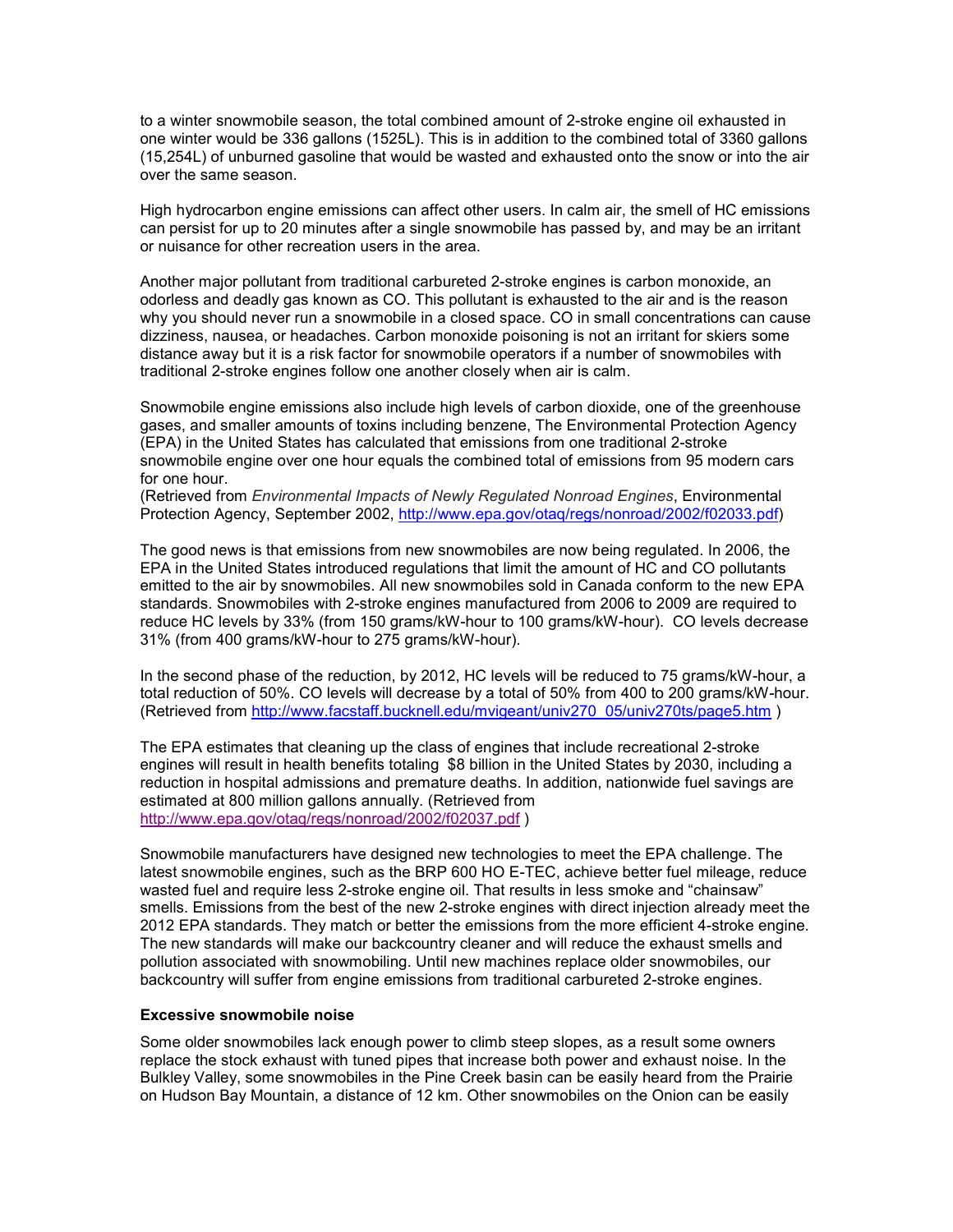heard from the McKendrick Meadows, a distance of 10 km. Many people find the high-pitched sound of a snowmobile engine annoying. Excessive snowmobile noise can alienate neighbours and backcountry skiers within the 24 km diameter "sound bubble" broadcast from each offending snowmobile. See the soundscape map attached.

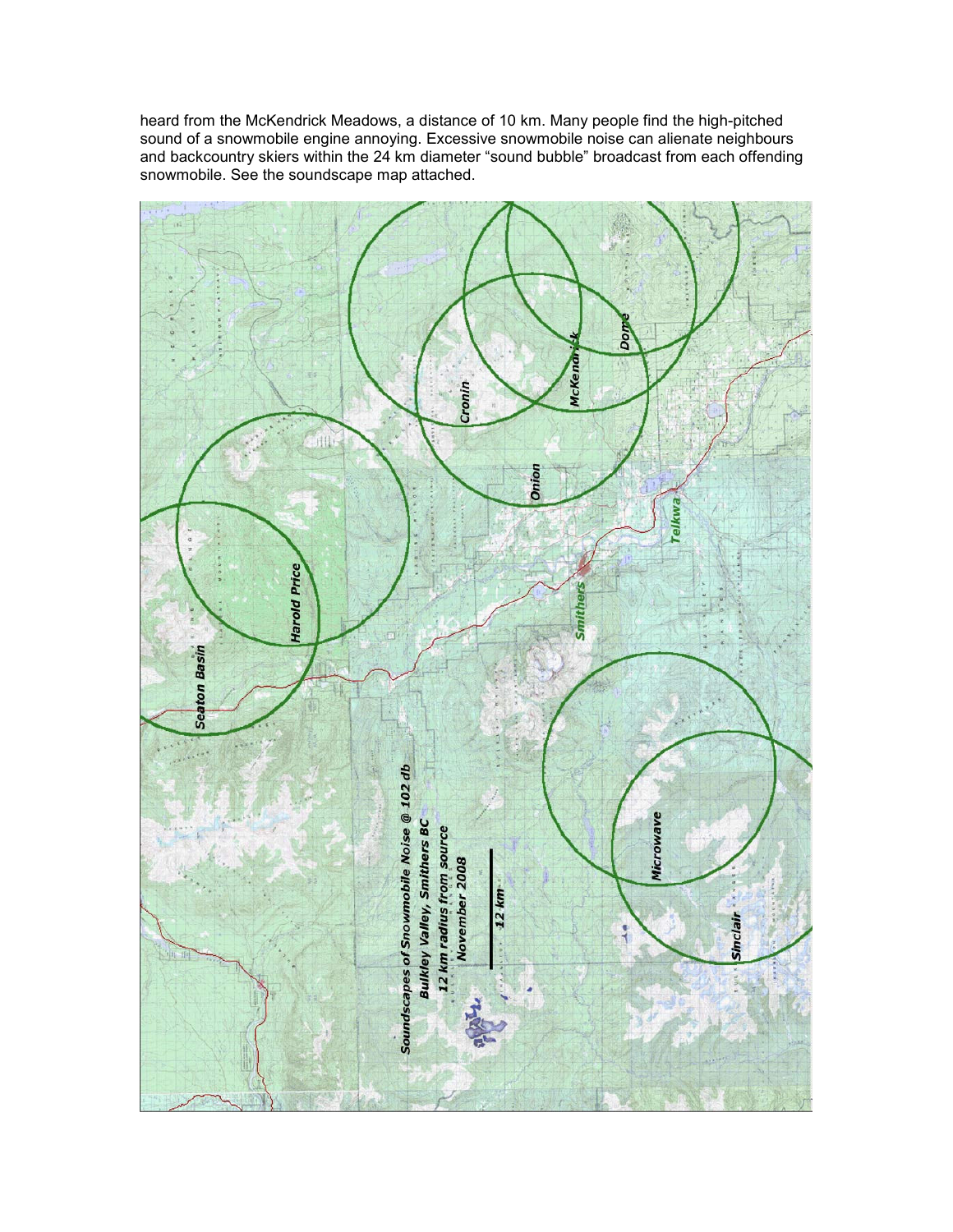The good news is that snowmobile manufacturers have recently designed new stock exhaust systems and drive trains that are relatively quiet and still maintain high engine power output so that there is no need for after-market tuned pipes. New exhaust systems conform to noise standards set by the Society of Automotive Engineers (SAE). The J192 standard imposes a 78 dB level at 50 feet or about the sound level of a passenger car driving past at 30 feet. Compare that to 102 dB common for a 1966 snowmobile, enough noise to cause hearing damage if exposure lasts for more than 15 minutes. An increase of 10 dB doubles the loudness of a sound, so the 1966 snowmobile at 102 dB is more than four times louder than a new machine that meets the J192 standard at 78dB. (Retrieved from

http://www.omafra.gov.on.ca/english/engineer/facts/96-033.htm )

The National Park Service in the United States requires an even lower sound level of 73 dB for snowmobiles entering Yellowstone National Park. (Retrieved from http://www.nps.gov/yell/parkmgmt/current\_batlist.htm ) Many stock snowmobiles now meet that lower sound requirement. For the benefit of both the non-motorized public and snowmobile operators' hearing, quieter is better.

When the older snowmobiles with loud tuned pipes are finally retired, exhaust sound from the newer snowmobiles should no longer be a problem as long as owners do not modify stock exhaust systems and increase the sound level. When snowmobiles are quiet, backcountry motorized areas can be located closer to backcountry ski areas without causing interference from exhaust or drive train noise.

# **Fitness**

Driving a snowmobile does not require or promote a high level of fitness. It takes a good sense of balance to ride well and some physical strength but the exercise is not cardio-vascular. Driving a snowmobile does not work the heart and lungs enough to promote fitness as much as active snow sports such as cross-country skiing. This is especially important for youth. Fitness levels during childhood and the teen years help determine the health of the individual throughout his or her lifetime. The popularity of video games and TV indoors makes it essential that youth spend time outdoors and exercise heart and lungs. If a youth drives snowmobiles, he or she should be encouraged to participate in active sports that build cardio-vascular fitness such as hockey, soccer, cross-country skiing, etc.

# Wildlife

Snowmobiles can affect wildlife in the alpine and sub-alpine. Mountain goats and caribou are the most vulnerable, especially in late winter when nutrition and feed are limited and the animals are doing their best to survive until spring. Snowmobiles have been shown by research to cause caribou to move from prime feeding areas. (Displacement of Mountain Caribou From Winter Habitat by Snowmobiles, Seip et al, BC Forest Service, November 28, 2005)

Snowmobiles are easily capable of 60 kph average speeds over hilly alpine and can cover a very large area or an entire mountain in a day. They can "push" wildlife from feeding areas but the snowmobile operators may or may not actually see the animals affected. Snowmobiles can interfere with mountain goats by passing them on high mountain slopes while high-marking. Buffer zones around prime feeding areas are needed to protect goats and caribou from snowmobile traffic.

A backcountry skier can also affect wildlife but skiers travel about  $1/20<sup>th</sup>$  the speed that a snowmobile can travel. Skiers' slow pace gives wildlife a chance to react slowly and without much energy loss. Skiers typically move in a single track causing a very narrow corridor of disturbance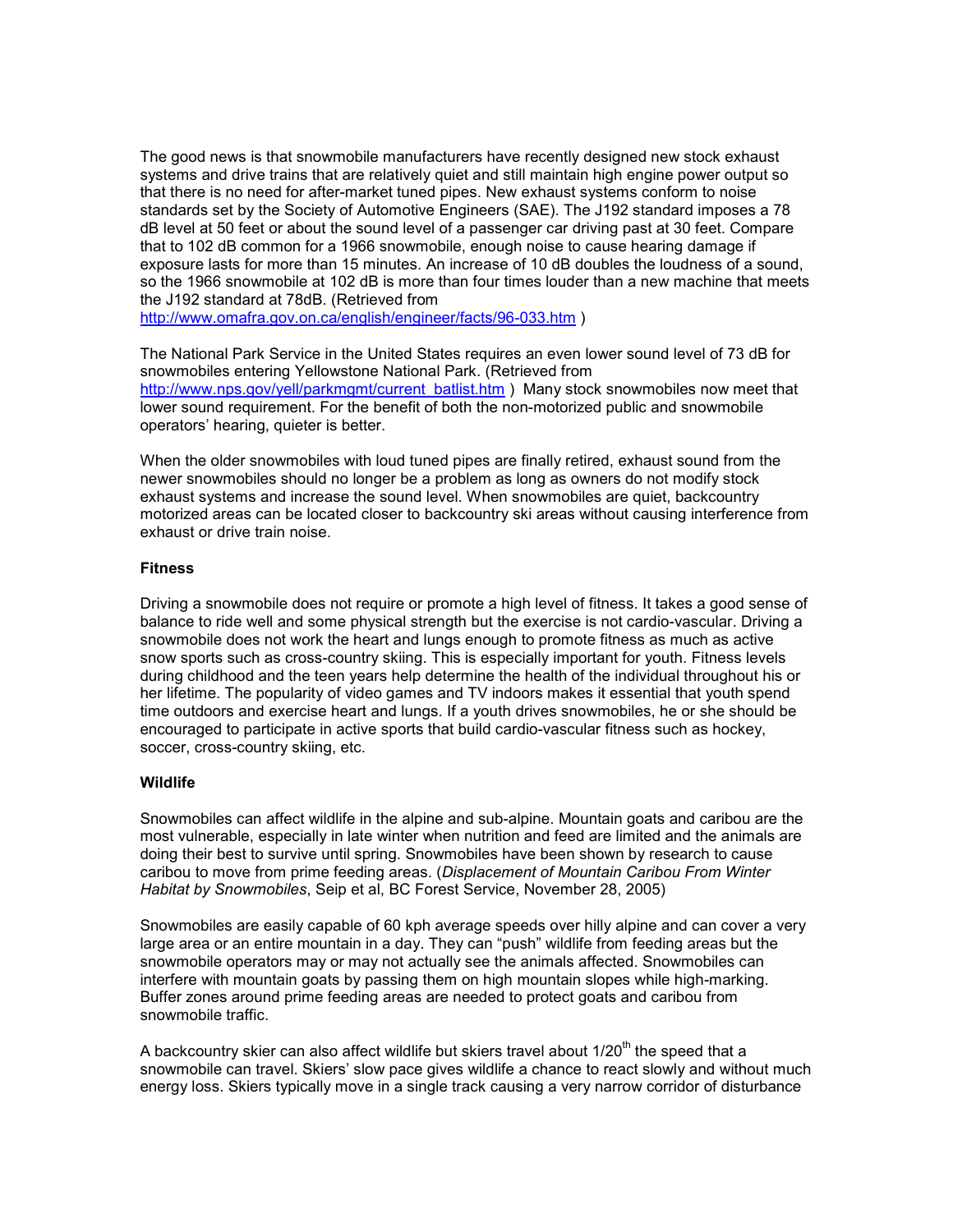while snowmobiles cover large areas. Skiers do not generate loud noises that can be heard for many kilometers and do not produce engine emissions that can drift over an entire mountain.

### Effect on other users

Snowmobilers prefer open terrain or semi-treed rolling hills and ridges at sub-alpine or alpine elevations with a low or moderate incidence of snow avalanche – the same terrain preferred by many backcountry skiers. But snowmobile use is not compatible with backcountry skiing. Skiers cannot share an area with snowmobiles.

Snowmobile tracks freeze hard (sinter) and can trip skiers. Snowmobiles can completely track a large area in a matter of hours, making skiing in that area impossible or at best undesirable. The speed, noise and exhaust smells of snowmobiles degrade the backcountry experience desired by many backcountry skiers.

At present, snowmobiles can control the recreation use of an area by simply driving across the terrain and making tracks. Once an area is tracked, skiers will leave. Skiers and snowshoe users are at a fundamental disadvantage: they are impacted by motorized use, but in turn they do not impact snowmobile use. Since snowmobiles can have such a drastic effect on skiers, designated backcountry ski areas must be free of snowmobile noise, smells and tracks and protected by regulation. Voluntary compliance has not worked well over the last 11 years.

### Share of terrain

Snowmobile areas encompass more than twice as much land area as backcountry ski areas in our region. But there are reasons that backcountry skiing should have a greater share of the terrain in the future. Skiing is a socially and environmentally higher use of backcountry. Skiing makes no noise, does not pollute and creates a limited number of small tracks that maintain wilderness values, compared to snowmobiling. Backcountry skiing has less impact on wildlife, it is one of the best sports for improving cardio-vascular fitness. A greater number of skiers can be accommodated in a given area at the same time without crowding.

Most local residents choose to not own a snowmobile and are by default non-motorized recreation users. More residents choose physically active snow sports such cross-country skiing or snowshoeing rather than snowmobiling, a sport that does not involve cardio-vascular exercise. Many local residents have the skills and fitness required for backcountry skiing, snowshoeing or ski mountaineering.

There is potential for a large growth in the numbers of backcountry skiers if sufficient nonmotorized areas are provided and protected from motorized use. This is especially true if there is a good assortment of ski areas close to town suitable for day trips as well as remote areas for multi-day trips.

### Sled-skiing

Snowmobile use is changing. Backcountry skiers and ski mountaineers are using snowmobiles to access remote areas. They snowmobile to an area, leave the machine, ski the terrain for the day and then use the snowmobile to return to their vehicle. The snowmobile is not used directly for recreation but only for access. This "sled skiing" trend should be encouraged as long as snowmobile access does not interfere with other non-motorized users in the designated area. It combines the advantage of snowmobile access with the fitness of cross-country skiing. Sledskiing provides access to backcountry areas that are too far from nearby roads for a day trip and it increases the amount of terrain available to be designated for backcountry skiing.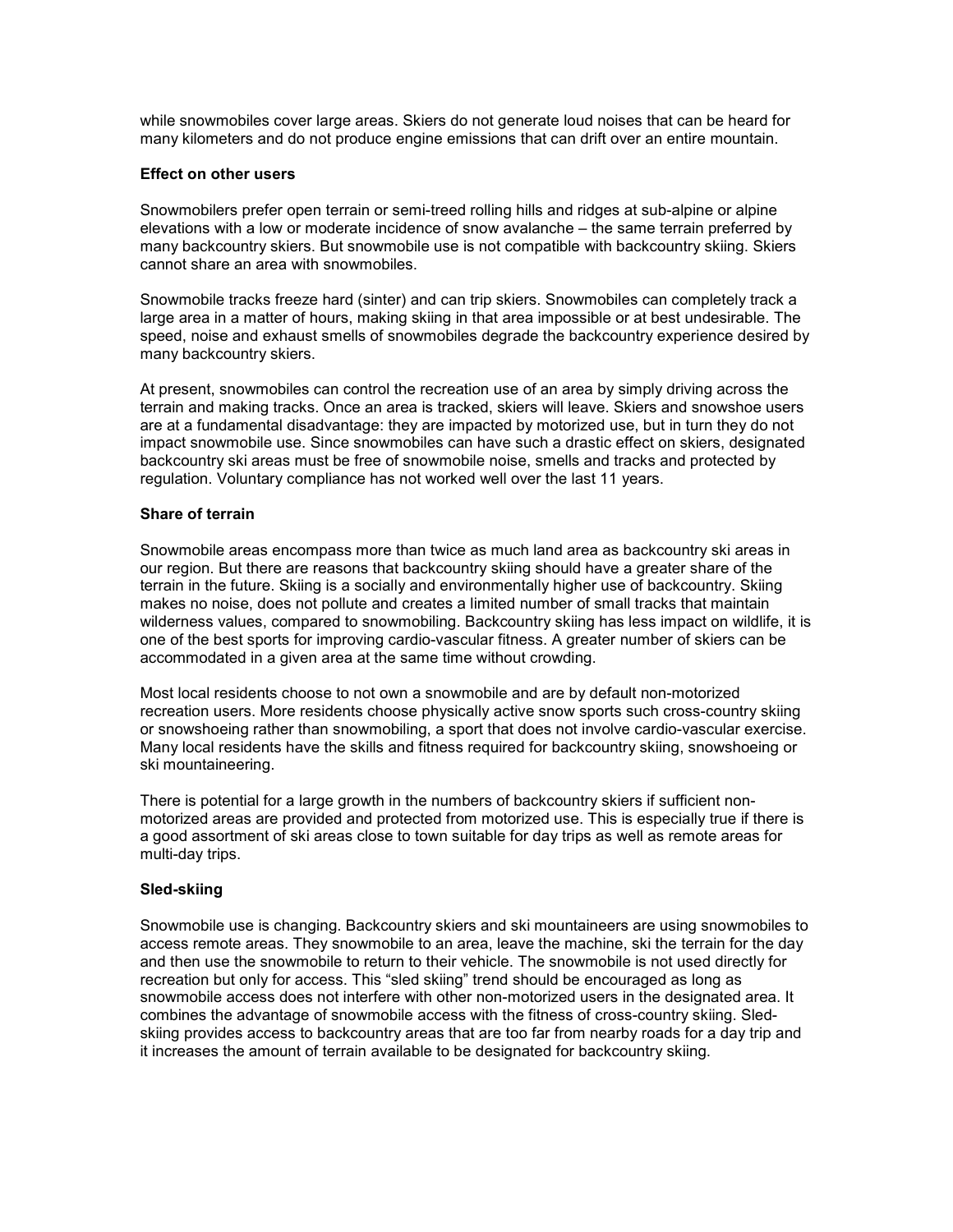### Limits to expansion

The increased speed and technical ability of new snowmobiles to travel steep slopes and soft powder snow will result in a high demand for new snowmobile terrain in order to remedy driver boredom and crowding in the future. At the same time, the supply of suitable new snowmobile terrain will reach its end; there is only a limited inventory of alpine terrain in our region. Eventually, snowmobilers will have to use their designated areas more intensively. The same will happen to backcountry skiers, but the improvements in skiing equipment happen on a smaller scale and skiers still rely on muscle power that limits the speed of travel.

### Ski cabins

Local backcountry skiing areas and ski cabins have been lost to snowmobile use over the past two decades. Backcountry skiing requires a large expenditure of time and physical energy for each trip. To make long trips feasible, remote backcountry ski areas may require a cabin to make the work of getting into the area worthwhile and to permit multi-day stays. New cabin sites must be protected by regulation to avoid tracking of the area and takeover by motorized users.

### Winter road access

Winter road access is important for both snowmobilers and backcountry skiers. All snow sports contribute to a healthy life style and reduce public health costs. It is in the public interest and cost effective to snowplough roads to promote access to both winter motorized and winter nonmotorized recreation areas. Roads that are currently ploughed using club or private funding are not maintained to a reasonable standard due to the expense. Clubs should not have to spend limited revenues for ploughing winter roads that benefit the entire community.

# Designated areas

The following are the most popular winter motorized and non-motorized recreation areas in the Smithers Timber Supply Area of the Bulkley Valley with the estimated square kilometers in parentheses.

Designated winter motorized areas in use – Dome (16), Microwave (36), Sinclair (30), Harold Price (9), Onion (24) Undesignated motorized areas in use – Seaton Basin (3.75), Cronin (16), Four Lakes (7.2), McKendrick Meadows (18) Total =  $159.95$  sq km

Designated winter non-motorized areas in use: Babine Park west of Harvey Mountain (40), the Prairie on Hudson Bay Mountain (12), Harold Price Meadows (3), Canyon Creek (1), Silvern Lake/Passby (7), Ashman Ridge (3.7) Total =  $66.7$  sq km

# The RAMP

The RAMP process designates recreation use of Crown land through consensus agreement by local stakeholders. The Bulkley Valley residents have looked to government to assist in completing the local Recreation Access Management Plan (RAMP), a part of the BV Land and Resource Management Plan signed by government in 1998. The community has waited eleven years but the RAMP is still incomplete. The lack of a completed RAMP favours unplanned motorized use by default by neglecting the interests of non-motorized users. It also fails to recognize the legitimate interests of motorized users and stifles their ability to plan long-term. The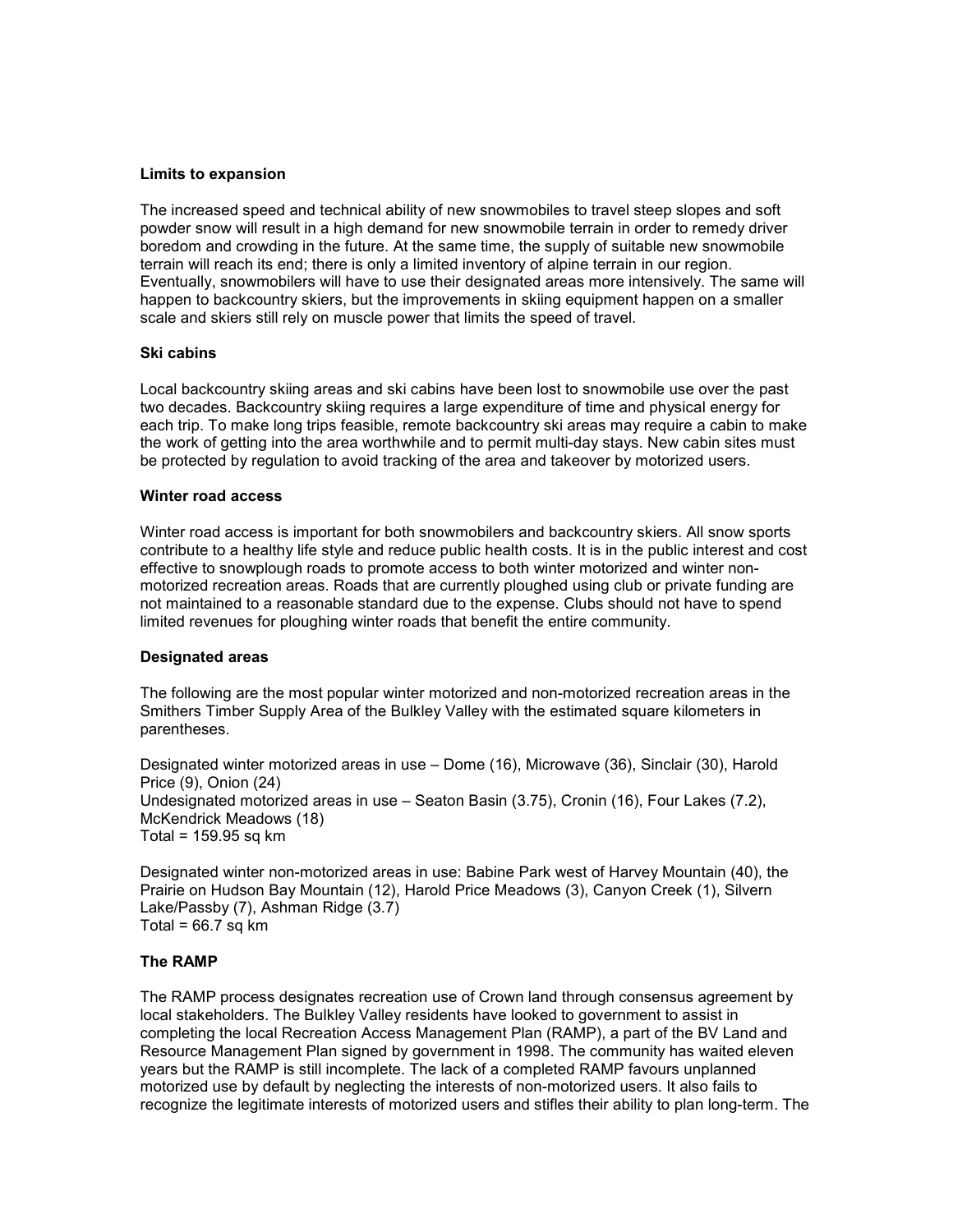lack of a completed RAMP allows conflicts to fester for years. The government agency in charge of community planning, the Integrated Land Management Bureau (ILMB) has shown no interest in completing the RAMP so we are recommending that the RAMP process be moved from the ILMB to another agency.

# **Conclusion**

The technical advances in snowmobile design have resulted in practically unlimited motorized access to all of our local backcountry in winter. Snowmobiles in the future will run cleaner and quieter but they will continue to displace backcountry skiers unless regulations protect backcountry ski areas. Government has failed the community to date by refusing to support negotiations and compromise in a re-opened RAMP process. It is in the best interest of the community that sufficient winter non-motorized recreation areas are available to meet the growing demand and to balance recreation opportunities. Backcountry ski areas need protection from snowmobile traffic by regulation, monitoring and enforcement.

# Winter Recreation Initiative 2008 recommendations:

- 1. That new BC Provincial regulations be created to make it illegal to replace or modify stock snowmobile exhaust systems and emissions equipment that result in an increase of sound levels and/or emissions.
- 2. That winter non-motorized backcountry ski areas be protected from intrusion by snowmobiles by legal regulation, education, monitoring and enforcement.
- 3. That 40 sq km of designated backcountry ski areas be added to create a new combined total of 110 sq km devoted to winter non-motorized use in the Bulkley Valley. This is necessary to balance recreation opportunities and encourage the growth of backcountry skiing and the healthy lifestyle involved. A re-opened Recreation Access Management Plan (RAMP) can designate new non-motorized areas with the assistance of the ILMB, or the Ministry of Tourism, Culture and the Arts.
- 4. That a snowmobile-free buffer zone be established and enforced around each prime feeding areas for mountain goats and caribou, as determined by Ministry of Environment staff.
- 5. That snow ploughing of the following roads and parking lots be done at public expense by the Ministry of Forests and Range or the Ministry of Tourism, Culture and the Arts if the roads are not being ploughed for forest industry use:
	- Blunt Forest Service Road to 22 km
	- Telkwa Forest Service Road to 18 km
	- Meadow Creek Forest Service Road to the Harold Price trailhead
	- Onion, Dome and Canyon Creek Ski Area parking lots

# November 27, 2008

The BV Outdoor Recreation Society is a citizens group based in Smithers, BC with the following purposes:

- a. To conserve mountain and forest habitat
- b. To conserve wildlife and wildlife habitat
- c. To promote responsible use of off-road motorized vehicles